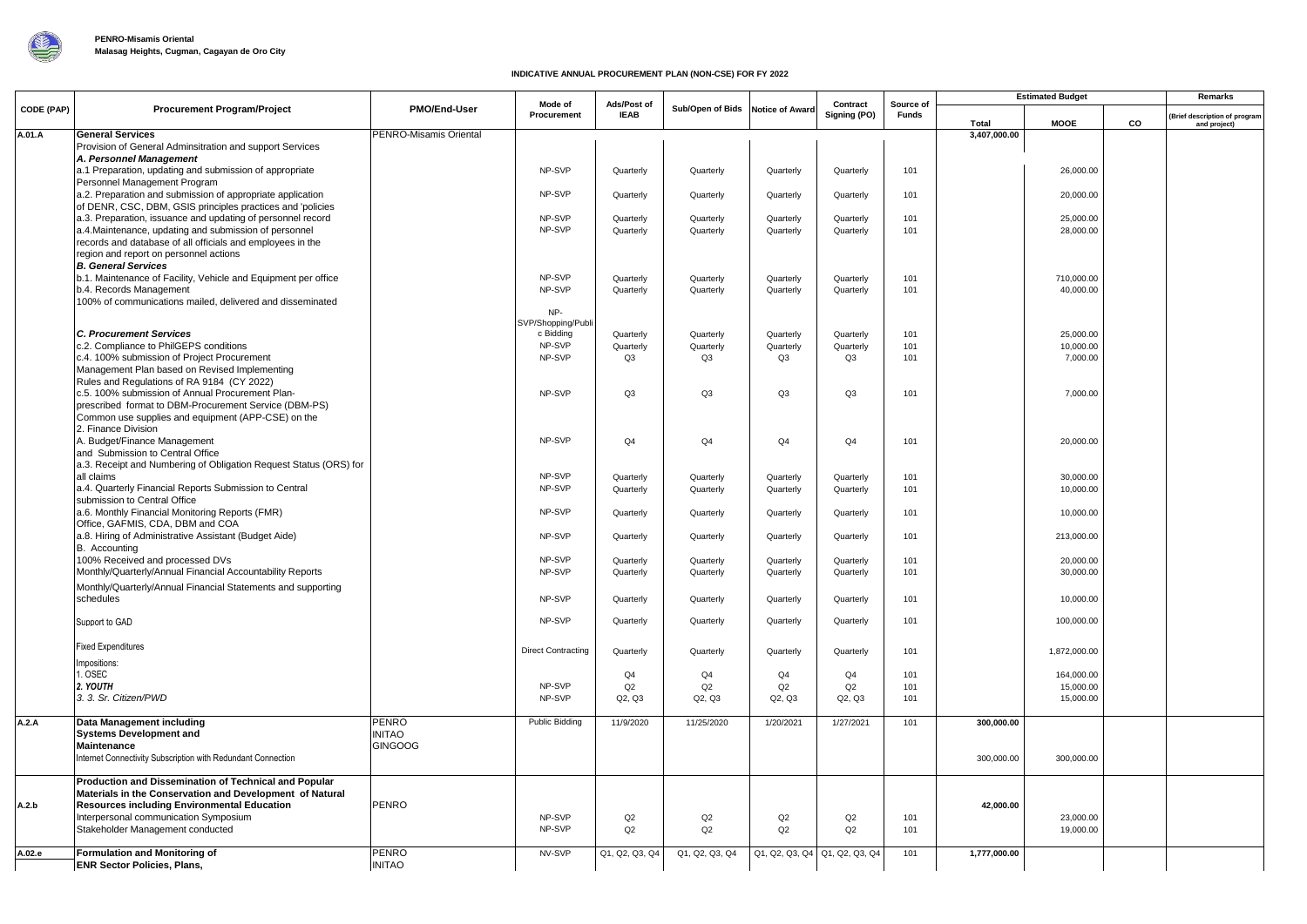|        | <b>Programs and Projects</b>                                                               | <b>GINGOOG</b>                                                   |                           |                          |                          |                                         |                      |            |                          |                          |  |
|--------|--------------------------------------------------------------------------------------------|------------------------------------------------------------------|---------------------------|--------------------------|--------------------------|-----------------------------------------|----------------------|------------|--------------------------|--------------------------|--|
|        | FLUP Prepared and Drafted                                                                  | Kinoguitan, Sugbongcogon                                         |                           |                          |                          |                                         |                      |            |                          | 800,000.00               |  |
|        | FLUP adopted                                                                               |                                                                  |                           |                          |                          |                                         |                      |            |                          | 250,000.00               |  |
|        | <b>CRMF Updating</b>                                                                       | CENRO-Initao                                                     |                           |                          |                          |                                         |                      |            |                          | 360,000.00               |  |
|        | Price monitoring of forest products                                                        | CENRO-Gingoog City                                               |                           |                          |                          |                                         |                      |            |                          |                          |  |
|        | Forest products utilization survey conducted                                               | <b>PENRO-Misamis Oriental</b>                                    | NP-SVP                    | Quarterly                | Quarterly                | Quarterly                               | Quarterly            | 101        |                          | 75,000.00                |  |
|        | 6. Attendance to meeting as requested by other Agency                                      | <b>PENRO-Misamis Oriental</b>                                    | NP-SVP                    | Quarterly                | Quarterly                | Quarterly                               | Quarterly            | 101        |                          | 205,000.00               |  |
|        | Project Monitoring & Supervision                                                           |                                                                  | NP-SVP                    |                          |                          |                                         |                      |            |                          |                          |  |
|        | Project Monitoring & Evaluation<br><b>FIXED EXPENDITURES</b>                               | <b>PENRO-Misamis Oriental</b><br><b>PENRO-Misamis Oriental</b>   | <b>Direct Contracting</b> | Quarterly<br>Monthly     | Quarterly<br>Monthly     | Quarterly<br>Monthly                    | Quarterly<br>Monthly | 101<br>101 |                          | 87,000.00                |  |
|        | . OSEC                                                                                     | PENRO-Misamis Oriental                                           | <b>Direct Contracting</b> | Q4                       | Q4                       | Q4                                      | Q4                   | 101        |                          | 73,000.00                |  |
| A.3.D1 | Protected Areas, Caves,                                                                    |                                                                  | NV-SVP                    | Q1, Q2, Q3, Q4           | Q1, Q2, Q3, Q4           | Q1, Q2, Q3, Q4 Q1, Q2, Q3, Q4           |                      | 101        | 8,421,000.00             |                          |  |
|        | and Wetlands Development<br>and Management Sub-Program                                     |                                                                  |                           |                          |                          |                                         |                      |            |                          |                          |  |
|        | Protected Areas Development and Management                                                 | <b>Misamis Oriental</b>                                          |                           |                          |                          |                                         |                      |            |                          |                          |  |
|        | . Protected Area Suitability Assessment                                                    |                                                                  |                           |                          |                          |                                         |                      |            |                          |                          |  |
|        | 2. Demarcation of Boundaries for Legislated PAs                                            | Mt. Lumot (6.000 ha)<br>- Mt. Balatukan RNP (km)                 | NV-SVP<br>NV-SVP          | Q1, Q2, Q3, Q4<br>Q1, Q2 | Q1, Q2, Q3, Q4<br>Q1, Q2 | Q1, Q2, Q3, Q4 Q1, Q2, Q3, Q4<br>Q1, Q2 | Q1, Q2               | 101<br>101 | 810,000.00<br>811,000.00 | 810,000.00<br>811,000.00 |  |
|        | 3. Survey and Registration of Protected<br>Area Occupants (SRPAO)                          | <b>Misamis Oriental</b><br>- Mt. Balatukan                       | NV-SVP                    | Q1, Q2, Q3, Q4           | Q1, Q2, Q3, Q4           | Q1, Q2, Q3, Q4 Q1, Q2, Q3, Q4           |                      | 101        |                          |                          |  |
|        | 3. Conduct of SEAMS                                                                        | (14 barangays)                                                   | NV-SVP                    | Q1, Q2, Q3, Q4           | Q1, Q2, Q3, Q4           | Q1, Q2, Q3, Q4   Q1, Q2, Q3, Q4         |                      | 101        | 1,080,000.00             | 1,080,000.00             |  |
|        |                                                                                            |                                                                  |                           |                          |                          |                                         |                      |            |                          |                          |  |
|        | 5. PA Habitat Protection<br>A. Law Enforcement                                             |                                                                  | NV-SVP                    | Q1, Q2, Q3, Q4           | Q1, Q2, Q3, Q4           | Q1, Q2, Q3, Q4 Q1, Q2, Q3, Q4           |                      | 101        | 225,000.00               |                          |  |
|        | Augmentation for PA Protection and patrolling                                              | <b>Misamis Oriental</b><br>-Initao-Libertad PLS                  |                           |                          |                          |                                         |                      |            |                          | 75,000.00                |  |
|        |                                                                                            | - Mt. Balatukan RNP<br>- Mimbilisan PL                           |                           |                          |                          |                                         |                      |            |                          | 75,000.00<br>75,000.00   |  |
|        | B. Communication, Education and Public                                                     | <b>Misamis Oriental</b>                                          | NV-SVP                    | Q1, Q2, Q3, Q4           | Q1, Q2, Q3, Q4           | Q1, Q2, Q3, Q4   Q1, Q2, Q3, Q4         |                      | 101        | 900,000.00               |                          |  |
|        | Awaeness (CEPA)                                                                            | -Initao-Libertad PLS (921.02 ha)                                 |                           |                          |                          |                                         |                      |            |                          | 300,000.00               |  |
|        | <b>ACTIVITIES:</b>                                                                         | - Mt. Balatukan RNP (8,437.86 ha)                                |                           |                          |                          |                                         |                      |            |                          | 300,000.00               |  |
|        |                                                                                            |                                                                  |                           |                          |                          |                                         |                      |            |                          |                          |  |
|        | Production of IEC/CEPA Materials (25%)                                                     | - Mimbilisan NP (66.00 ha)                                       |                           |                          |                          |                                         |                      |            |                          | 300,000.00               |  |
|        | 2. Focus Group Discussion (FGD) Meetings<br>3. Symposia or youth camps                     |                                                                  |                           |                          |                          |                                         |                      |            |                          |                          |  |
|        | C. Implementation of Biodiversity Monitoring                                               | <b>Misamis Oriental</b>                                          | NV-SVP                    | Q1, Q2, Q3, Q4           | Q1, Q2, Q3, Q4           | Q1, Q2, Q3, Q4 Q1, Q2, Q3, Q4           |                      | 101        | 750,000.00               |                          |  |
|        | System (BMS)                                                                               | -Initao-Libertad PLS                                             |                           |                          |                          |                                         |                      |            |                          | 250,000.00               |  |
|        | <b>BMS</b> Conducted                                                                       | - Mt. Balatukan RNP<br>- Mimbilisan NP                           |                           |                          |                          |                                         |                      |            |                          | 250,000.00<br>250,000.00 |  |
|        | 7. PAMB Operationalization                                                                 | <b>Misamis Oriental</b>                                          | NV-SVP                    | Q1, Q2, Q3, Q4           | Q1, Q2, Q3, Q4           | Q1, Q2, Q3, Q4   Q1, Q2, Q3, Q4         |                      | 101        | 334,000.00               |                          |  |
|        |                                                                                            |                                                                  |                           |                          |                          |                                         |                      |            |                          |                          |  |
|        | 6. PAMB Organization                                                                       | <b>Misamis Oriental</b>                                          | NV-SVP                    | Q1, Q2, Q3, Q4           | Q1, Q2, Q3, Q4           | Q1, Q2, Q3, Q4 Q1, Q2, Q3, Q4           |                      | 101        |                          | 5,000.00                 |  |
|        | PAMB organized (no)                                                                        | - Malasag-Mahuganao WFR/Cugman-                                  |                           |                          |                          |                                         |                      |            |                          |                          |  |
|        | list of Ex officio PAMB members                                                            | Catanico PL                                                      |                           |                          |                          |                                         |                      |            |                          |                          |  |
|        | no. of non-ex officio PAMB members appointed                                               |                                                                  |                           |                          |                          |                                         |                      |            |                          |                          |  |
|        | by the Secretary                                                                           |                                                                  |                           |                          |                          |                                         |                      |            |                          |                          |  |
|        | <b>C. PAMB Meetings</b>                                                                    | <b>Misamis Oriental</b>                                          | NV-SVP                    | Q1, Q2, Q3, Q4           | Q1, Q2, Q3, Q4           | Q1, Q2, Q3, Q4   Q1, Q2, Q3, Q4         |                      | 101        |                          |                          |  |
|        | regular meetings of the PAMB En-Banc and Execom                                            | - Initao-Libertad PLS (13 members)                               |                           |                          |                          |                                         |                      |            |                          | 89,000.00                |  |
|        |                                                                                            | - Mt. Balatukan RNP (28 members)<br>- Mimbilisan PL (13 members) |                           |                          |                          |                                         |                      |            |                          | 156,000.00               |  |
|        |                                                                                            |                                                                  |                           |                          |                          |                                         |                      |            |                          | 84,000.00                |  |
|        | 8. Ecotourism Management                                                                   | <b>Misamis Oriental</b>                                          | NV-SVP                    | Q1, Q2, Q3, Q4           | Q1, Q2, Q3, Q4           | Q1, Q2, Q3, Q4 Q1, Q2, Q3, Q4           |                      | 101        | 850,000.00               |                          |  |
|        | ecotourism management plan formulated.<br>reviewed by REC and approved by PAMB             | - Mt. Balatukan RNP (8,437.86 ha)                                |                           |                          |                          |                                         |                      |            |                          | 850,000.00               |  |
|        |                                                                                            |                                                                  |                           |                          |                          |                                         |                      |            |                          |                          |  |
|        | B. Maintenance of Ecotourism Facilities                                                    |                                                                  |                           |                          |                          |                                         |                      |            |                          |                          |  |
|        | Ecotourism facilities maintained (no)<br>Eco Trail                                         | <b>Misamis Oriental</b><br>Mt Balatukan RNP                      | NV-SVP                    | Q1, Q2, Q3, Q4           | Q1, Q2, Q3, Q4           | Q1, Q2, Q3, Q4 Q1, Q2, Q3, Q4           |                      | 101        | 450,000.00               | 150,000.00               |  |
|        | View Deck                                                                                  | Mimbilisan                                                       |                           |                          |                          |                                         |                      |            |                          | 150,000.00               |  |
|        | Enhancement of Conference Room                                                             | Initao-Libertad PLS                                              |                           |                          |                          |                                         |                      |            |                          | 150,000.00               |  |
|        | <b>Management of Caves and Cave Resources</b>                                              | <b>Misamis Oriental</b>                                          | NV-SVP                    | Q1, Q2, Q3, Q4           | Q1, Q2, Q3, Q4           | Q1, Q2, Q3, Q4 Q1, Q2, Q3, Q4           |                      | 101        |                          |                          |  |
|        |                                                                                            | <b>ILPLS</b>                                                     |                           |                          |                          |                                         |                      |            |                          |                          |  |
|        | <b>CAVE ASSESSMENT AND MANAGEMENT PROGRAM (CAMP)</b><br>Cave evaluation and classification | Swiftlet Cave                                                    |                           |                          |                          |                                         |                      |            | 250,000.00               | 250,000.00               |  |
|        | - Cave assessment and classification reports                                               | Liza Cave                                                        |                           |                          |                          |                                         |                      |            |                          |                          |  |
|        | endorsed to BMB from region                                                                | Bat Cave                                                         |                           |                          |                          |                                         |                      |            |                          |                          |  |
|        | (Outside PA)                                                                               |                                                                  |                           |                          |                          |                                         |                      |            |                          |                          |  |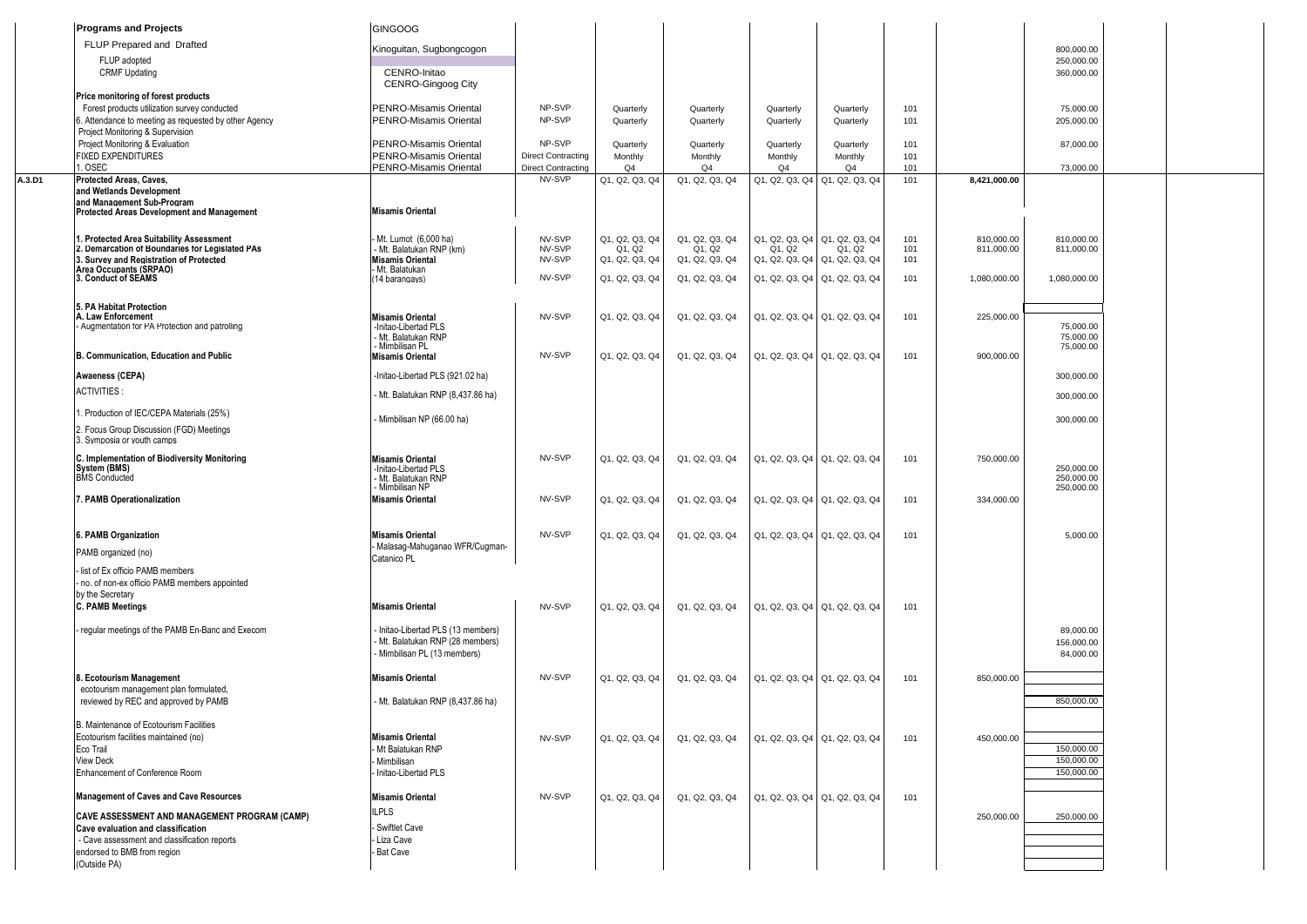|          | Project Monitoring and Supervision (PMS)                                                          |                                                    |                           | Q1, Q2, Q3, Q4 | Q1, Q2, Q3, Q4                                                      | Q1, Q2, Q3, Q4 Q1, Q2, Q3, Q4 |         | 101 | 930,000.00               |                          |  |
|----------|---------------------------------------------------------------------------------------------------|----------------------------------------------------|---------------------------|----------------|---------------------------------------------------------------------|-------------------------------|---------|-----|--------------------------|--------------------------|--|
|          | Project Monitoring and Evaluation                                                                 |                                                    |                           | Q1, Q2, Q3, Q4 | Q1, Q2, Q3, Q4                                                      | Q1, Q2, Q3, Q4 Q1, Q2, Q3, Q4 |         | 101 | 100,000.00               |                          |  |
|          | -Planning unit<br>SUPPORT TO GAD                                                                  |                                                    | NV-SVP<br>NV-SVP          | Q1, Q2, Q3, Q4 | Q1, Q2, Q3, Q4                                                      | Q1, Q2, Q3, Q4 Q1, Q2, Q3, Q4 |         | 101 | 98,000.00                |                          |  |
|          | FIXED EXPENDITURE                                                                                 |                                                    | <b>Direct Contracting</b> | Monthly        | Monthly                                                             | Monthly                       | Monthly | 101 | 833,000.00               |                          |  |
| A.03.d.2 | 1. OSEC<br>Wildlife Resources Conservation Sub-Program                                            | <b>PENRO</b>                                       | NV-SVP                    | Q1, Q2, Q3, Q4 | Q1, Q2, Q3, Q4                                                      | Q1, Q2, Q3, Q4 Q1, Q2, Q3, Q4 |         | 101 | 792,000.00               |                          |  |
|          | <b>Conservation of Threatened Species</b>                                                         | <b>INITAO</b>                                      |                           |                |                                                                     |                               |         |     |                          |                          |  |
|          | Protection and Conservation of Wildlife<br>Population and Habitat                                 | <b>GINGOOG</b>                                     |                           |                |                                                                     |                               |         |     |                          |                          |  |
|          | Monitoring and Protection of                                                                      |                                                    |                           |                |                                                                     |                               |         |     |                          |                          |  |
|          | <b>Priority Threatened Species</b>                                                                |                                                    |                           |                |                                                                     |                               |         |     |                          |                          |  |
|          | a. Endemic Species Conservation<br>a.1. Philippine Eagle                                          | <b>Misamis Oriental</b>                            | NV-SVP                    | Q1, Q2, Q3, Q4 | Q1, Q2, Q3, Q4                                                      | Q1, Q2, Q3, Q4 Q1, Q2, Q3, Q4 |         | 101 | 100,000.00               | 100,000.00               |  |
|          |                                                                                                   | Mt. Balatukan (Eureka, Gingoog City)               |                           |                |                                                                     |                               |         |     |                          |                          |  |
|          | Quarterly survey/monitoring conducted<br>PE population monitored                                  |                                                    |                           |                |                                                                     |                               |         |     |                          |                          |  |
|          | Community Monitoring Groups organized                                                             |                                                    |                           |                |                                                                     |                               |         |     |                          |                          |  |
|          | Celebration of Philipppine EagleWeek participated                                                 |                                                    |                           |                |                                                                     |                               |         |     |                          |                          |  |
|          | a.2. Marine Turtles                                                                               | <b>Misamis Oriental</b>                            | NV-SVP                    | Q1, Q2, Q3, Q4 | Q1, Q2, Q3, Q4                                                      | Q1, Q2, Q3, Q4 Q1, Q2, Q3, Q4 |         | 101 | 150,000.00               | 150,000.00               |  |
|          | Rescue, rehabilitation, tagging and release<br>Nesting site monitoring                            |                                                    |                           |                |                                                                     |                               |         |     |                          |                          |  |
|          | Quarterly activity/monitoring report                                                              |                                                    |                           |                |                                                                     |                               |         |     |                          |                          |  |
|          | CEPA activities conducted<br>a.3. Tarsier                                                         | <b>Misamis Oriental</b>                            | NV-SVP                    | Q1, Q2, Q3, Q4 | Q1, Q2, Q3, Q4                                                      | Q1, Q2, Q3, Q4 Q1, Q2, Q3, Q4 |         | 101 | 150,000.00               | 150,000.00               |  |
|          | Population monitoring in tarsier habitat                                                          | - Initao-Libertad PLS                              |                           |                |                                                                     |                               |         |     |                          |                          |  |
|          | Quarterly activity/monitoring report<br>CEPA activities conducted                                 |                                                    |                           |                |                                                                     |                               |         |     |                          |                          |  |
|          |                                                                                                   |                                                    |                           |                |                                                                     |                               |         |     |                          |                          |  |
|          | <b>Critical Habitat Establishment and Management</b>                                              |                                                    |                           |                |                                                                     |                               |         |     |                          |                          |  |
|          | Implementation of CH Management Plan                                                              | <b>Misamis Oriental</b>                            | NV-SVP                    | Q1, Q2, Q3, Q4 | Q1, Q2, Q3, Q4                                                      | Q1, Q2, Q3, Q4 Q1, Q2, Q3, Q4 |         | 101 | 200,000.00               |                          |  |
|          |                                                                                                   | - Pawikan (Magsaysay)<br>- Sailfin Lizard (Jasaan) |                           |                |                                                                     |                               |         |     |                          | 100,000.00<br>100,000.00 |  |
|          |                                                                                                   |                                                    |                           |                |                                                                     |                               |         |     |                          |                          |  |
|          | Project Monitoring and Supervision (PMS)                                                          |                                                    |                           |                |                                                                     |                               |         |     | 68,000.00                | 68,000.00                |  |
|          | SUPPORT TO GAD                                                                                    |                                                    | NV-SVP                    | Q1, Q2, Q3, Q4 | Q1, Q2, Q3, Q4                                                      | Q1, Q2, Q3, Q4 Q1, Q2, Q3, Q4 |         | 101 | 68,000.00                | 68,000.00                |  |
|          |                                                                                                   |                                                    |                           |                |                                                                     |                               |         |     |                          |                          |  |
|          |                                                                                                   |                                                    |                           |                |                                                                     |                               |         |     |                          |                          |  |
|          |                                                                                                   |                                                    |                           |                |                                                                     |                               |         |     | 56,000.00                | 56,000.00                |  |
| A.3.D.3  | <b>COASTAL AND MARINE ECOSYSTEMS</b>                                                              |                                                    |                           |                |                                                                     |                               |         |     | 1,802,000.00             |                          |  |
|          | <b>REHABILITATION SUB PROGRAM</b>                                                                 |                                                    |                           |                |                                                                     |                               |         |     |                          |                          |  |
|          | <b>Management of Coastal and</b><br>Marine resources/areas                                        |                                                    |                           |                |                                                                     |                               |         |     | 350,000.00               |                          |  |
|          | 1. Marine Protected Area Management, Strengthening and Networking                                 | Initao-Libertad PLS                                | NV-SVP                    | Q1, Q2, Q3, Q4 | Q1, Q2, Q3, Q4                                                      | Q1, Q2, Q3, Q4 Q1, Q2, Q3, Q4 |         | 101 |                          | 200,000.00               |  |
|          | b. Monitoring of Corals and Seagrass per PA                                                       |                                                    |                           |                |                                                                     |                               |         |     |                          |                          |  |
|          | 1. Marine Protected Area Management, Strengthening and Networking                                 | <b>Misamis Oriental</b>                            | NV-SVP                    | Q1, Q2, Q3, Q4 | Q1, Q2, Q3, Q4                                                      | Q1, Q2, Q3, Q4 Q1, Q2, Q3, Q4 |         | 101 |                          |                          |  |
|          | b. Monitoring of Corals and Seagrass per PA<br>Coral Reefs (76.42 ha)                             | - Initao-Libertad PLS                              |                           |                |                                                                     |                               |         |     |                          | 150,000.00               |  |
|          | Seagrass Beds (3.2 ha)                                                                            |                                                    |                           |                |                                                                     |                               |         |     |                          | 150,000.00               |  |
|          | c. Marine Protected Area Networking                                                               | <b>Misamis Oriental</b>                            | NV-SVP                    | Q1, Q2, Q3, Q4 | Q1, Q2, Q3, Q4                                                      | Q1, Q2, Q3, Q4 Q1, Q2, Q3, Q4 |         | 101 | 150,000.00<br>150,000.00 | 150,000.00               |  |
|          |                                                                                                   | - Gingoog Bay MPAN                                 |                           |                |                                                                     |                               |         |     |                          |                          |  |
|          | Strengthening of MPAN<br>. Maintenance and Protection of coastal and marine ecosystems (including | r Misamis Oriental                                 | NV-SVP                    |                | Q1, Q2, Q3, Q4                                                      | Q1, Q2, Q3, Q4 Q1, Q2, Q3, Q4 |         | 101 | 100,000.00               | 100,000.00               |  |
|          | of threats and pressures identified)                                                              | - ILPS (870.79)                                    |                           | Q1, Q2, Q3, Q4 |                                                                     |                               |         |     |                          |                          |  |
|          | 4. Technical Assistance<br>a Mainstreaming of ICM to the CLIIP and CDP of the LGLIs               | <b>Misamis Oriental</b><br>- ILPS (870.79)         | NV-SVP                    | Q1, Q2, Q3, Q4 | Q1, Q2, Q3, Q4                                                      | Q1, Q2, Q3, Q4 Q1, Q2, Q3, Q4 |         | 101 | 150,000.00               | 150,000.00               |  |
|          | within the major watershed (river systems) contributing to the NIPAS MPAs                         |                                                    |                           |                |                                                                     |                               |         |     |                          |                          |  |
|          | b. TA to LGUs on coastal and marine relate<br>concerns (assesment, emercgency response,           | <b>Misamis Oriental</b><br>(Libertad and Gitagum)  | NV-SVP                    | Q1, Q2, Q3, Q4 | Q1, Q2, Q3, Q4                                                      | Q1, Q2, Q3, Q4 Q1, Q2, Q3, Q4 |         | 101 | 300,000.00               | 300,000.00               |  |
|          | facilitation, citizen science, validation                                                         |                                                    |                           |                |                                                                     |                               |         |     |                          |                          |  |
|          | investigation of reports/complaints, etc.)<br>6. Social Marketing and Mobilization(CEPA)          | <b>Misamis Oriental</b>                            | NV-SVP                    |                | $Q1, Q2, Q3, Q4$ $Q1, Q2, Q3, Q4$ $Q1, Q2, Q3, Q4$ $Q1, Q2, Q3, Q4$ |                               |         | 101 | 100,000.00               | 100,000.00               |  |
|          |                                                                                                   |                                                    |                           |                |                                                                     |                               |         |     |                          |                          |  |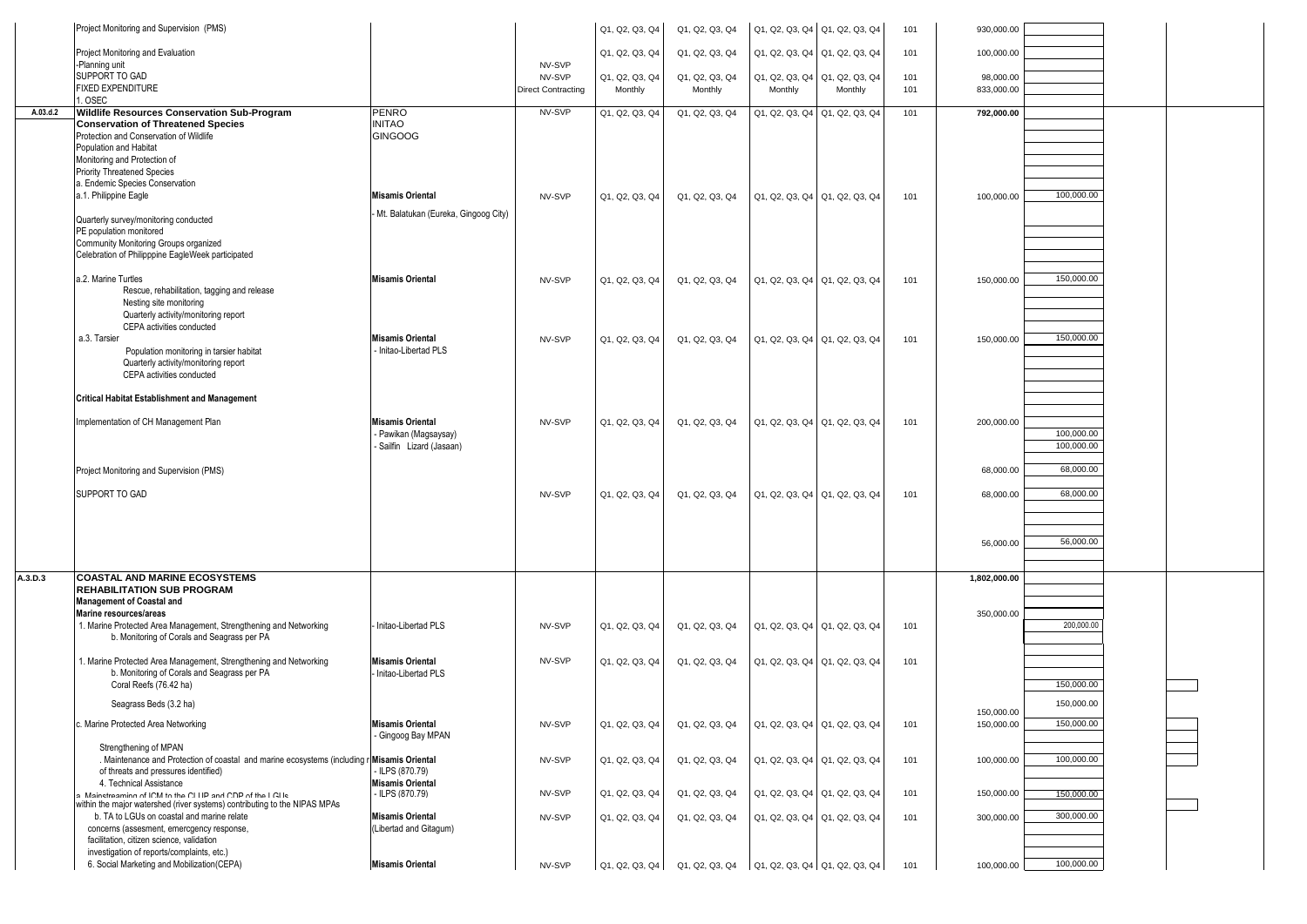| a. Conduct of Regular Special Events related<br>to coastal and marine protection, conservation and management                                                                                     |                                                                                                     |                  |                                                    |                                                    |                                                                                                 |        |                   |              |                                                                 |  |
|---------------------------------------------------------------------------------------------------------------------------------------------------------------------------------------------------|-----------------------------------------------------------------------------------------------------|------------------|----------------------------------------------------|----------------------------------------------------|-------------------------------------------------------------------------------------------------|--------|-------------------|--------------|-----------------------------------------------------------------|--|
| 7. Hiring of CMEMP Extension Officers<br>Project Monitoring and Supervision (PMS)<br><b>FIXED EXPENDITURE</b>                                                                                     | <b>Misamis Oriental</b>                                                                             |                  | Q1, Q2, Q3, Q4<br>Q1, Q2, Q3, Q4<br>Q1, Q2, Q3, Q4 | Q1, Q2, Q3, Q4<br>Q1, Q2, Q3, Q4<br>Q1, Q2, Q3, Q4 | Q1, Q2, Q3, Q4 Q1, Q2, Q3, Q4<br>Q1, Q2, Q3, Q4 Q1, Q2, Q3, Q4<br>Q1, Q2, Q3, Q4 Q1, Q2, Q3, Q4 |        | 101<br>101<br>101 | 502,000.00   | 268,000.00<br>124,000.00<br>110,000.00                          |  |
| Natural Resources Management Arrangement/<br>A.03.g1<br><b>Agreement and Permit Issuance</b>                                                                                                      |                                                                                                     |                  |                                                    |                                                    |                                                                                                 |        |                   | 8,873,000.00 |                                                                 |  |
| 2. Compliance Monitoring of tenure or permit holders<br>100 % tenure/ permit holders monitored in compliance<br>to terms and conditions of the permit and forestry laws,<br>rules and regulations | <b>Misamis Oriental</b><br>Initao<br>Gingoog City                                                   | NV-SVP           | Q1, Q2, Q3, Q4                                     | Q1, Q2, Q3, Q4                                     | Q1, Q2, Q3, Q4 Q1, Q2, Q3, Q4                                                                   |        | 101               | 1,215,000.00 | 780,000.00<br>435,000.00                                        |  |
| CBFMA<br><b>IFMA</b><br><b>FLGMA</b>                                                                                                                                                              | <b>Misamis Oriental</b><br>Initao<br><b>Gingoog City</b><br>Initao<br><b>Gingoog City</b><br>Initao | NV-SVP           | Q1, Q2, Q3, Q4                                     | Q1, Q2, Q3, Q4                                     | Q1, Q2, Q3, Q4 Q1, Q2, Q3, Q4                                                                   |        | 101               | 1,335,000.00 | 780,000.00<br>435,000.00<br>15,000.00<br>30,000.00<br>75,000.00 |  |
| 4. Assessment of CSCs (devolved CSCs)<br>Including expired, expiring, outside CBFMA<br>- Including (devolved) expired, expiring,<br>outside CBFMA<br><b>Forest Protection Program from</b>        | <b>Misamis Oriental</b><br>Initao<br><b>Gingoog City</b>                                            | NV-SVP           | Q1, Q2, Q3, Q4                                     | Q1, Q2, Q3, Q4                                     | Q1, Q2, Q3, Q4 Q1, Q2, Q3, Q4                                                                   |        | 101               | 480,000.00   | 160,000.00<br>320,000.00                                        |  |
| the MENU<br>1.4 Maintenance of Motor Vehicle                                                                                                                                                      | <b>Misamis Oriental</b><br>Initao<br>Gingoog                                                        | NV-SVP           | Q1, Q2, Q3, Q4                                     | Q1, Q2, Q3, Q4                                     | Q1, Q2, Q3, Q4   Q1, Q2, Q3, Q4                                                                 |        | 101               | 40,000.00    | 20,000.00<br>20,000.00                                          |  |
| Menu 1. Construction/Improvement of Infrastructure<br>- Maintenance & Improvement of Checkpoint                                                                                                   | <b>Misamis Oriental</b><br>Initiao (Lumbia, Cag. De Oro &<br>Tagoloan, Mis Or)                      | NV-SVP           | Q1, Q2, Q3, Q4                                     | Q1, Q2, Q3, Q4                                     | Q1, Q2, Q3, Q4 Q1, Q2, Q3, Q4                                                                   |        | 101               | 200,000.00   | 100,000.00                                                      |  |
| 3.1 Activate/revitalize MFPCs.<br>individuals & group volunteers<br>for Deputation as S/DENROs                                                                                                    | Gingoog (Kibaloyot & Magsaysay)                                                                     | NV-SVP           | Q2                                                 | Q2                                                 | Q2                                                                                              | Q2     | 101               | 120,000.00   | 100,000.00<br>120,000.00                                        |  |
| 6.1 Apprehension undocumented forest products<br>including NTFPs, vehicles, equipment<br>and other implements thru proper channels                                                                | Initao<br>Gingoog                                                                                   | NV-SVP<br>NV-SVP | Q1, Q2, Q3, Q4<br>Q1, Q2, Q3, Q4                   | Q1, Q2, Q3, Q4<br>Q1, Q2, Q3, Q4                   | Q1, Q2, Q3, Q4 Q1, Q2, Q3, Q4<br>Q1, Q2, Q3, Q4 Q1, Q2, Q3, Q4                                  |        | 101<br>101        | 400,000.00   | 200,000.00<br>200,000.00                                        |  |
| 6.3 Immediate administrative and adjudication<br>proceedings for apprehended forest products<br>including conveyances and implements                                                              | Initao<br>Gingoog                                                                                   | NV-SVP<br>NV-SVP | Q1, Q2, Q3, Q4<br>Q1, Q2, Q3, Q4                   | Q1, Q2, Q3, Q4<br>Q1, Q2, Q3, Q4                   | Q1, Q2, Q3, Q4 Q1, Q2, Q3, Q4<br>Q1, Q2, Q3, Q4 Q1, Q2, Q3, Q4                                  |        | 101<br>101        | 400,000.00   | 200,000.00<br>200,000.00                                        |  |
| Menu 7. Provision of institutional support in investigation, filing of information<br>and/or criminal complaints and prosecution of forestry cases                                                |                                                                                                     |                  |                                                    |                                                    |                                                                                                 |        |                   | 400,000.00   |                                                                 |  |
| 7.1 Support to investigation, filing and<br>prosecution of criminal complaints                                                                                                                    | Initao<br>Gingoog                                                                                   | NV-SVP           | Q1, Q2, Q3, Q4                                     | Q1, Q2, Q3, Q4                                     | Q1, Q2, Q3, Q4 Q1, Q2, Q3, Q4                                                                   |        | 101               | 551,000.00   | 200,000.00<br>200,000.00                                        |  |
| 7.2 Hiring of Legal Asst/Legal Researcher                                                                                                                                                         | Initao<br>Gingoog                                                                                   | NV-SVP           | Q1, Q2, Q3, Q4                                     | Q1, Q2, Q3, Q4                                     | Q1, Q2, Q3, Q4   Q1, Q2, Q3, Q4                                                                 |        | 101               |              | 276,000.00<br>275,000.00                                        |  |
| Menu 10. Sustainable implementation of the Lawin Forest and Biodiversity<br>Protection System Support to Full Operationalization of Lawin System                                                  |                                                                                                     |                  |                                                    |                                                    |                                                                                                 |        |                   | 1,836,000.00 |                                                                 |  |
| Hiring of Forest Protection Officers                                                                                                                                                              | PENRO<br>Initao<br>Gingoog                                                                          |                  | Q1, Q2, Q3, Q4                                     | Q1, Q2, Q3, Q4                                     | Q1, Q2, Q3, Q4 Q1, Q2, Q3, Q4                                                                   |        | 101               | 420,000.00   | 204,000.00<br>816,000.00<br>816,000.00                          |  |
| A.1.2 Enforcement of Lands<br><b>Laws and Regulations</b>                                                                                                                                         | Initao<br>Gingoog                                                                                   |                  | Q1, Q2, Q3, Q4                                     | Q1, Q2, Q3, Q4                                     | Q1, Q2, Q3, Q4 Q1, Q2, Q3, Q4                                                                   |        | 101               |              | 210,000.00<br>210,000.00                                        |  |
| 1. Appraisal of Foreshore Leases                                                                                                                                                                  | <b>Misamis Oriental</b><br>Initao                                                                   |                  | Q2, Q3                                             | Q2, Q3                                             | Q2, Q3                                                                                          | Q2, Q3 | 101               | 40,000.00    | 10,000.00                                                       |  |
| 2. Re-appraisal of Foreshore Leases                                                                                                                                                               | Gingoog City<br>Initao                                                                              |                  | Q2, Q3                                             | Q2, Q3                                             | Q2, Q3                                                                                          | Q2, Q3 | 101               |              | 10,000.00<br>10,000.00                                          |  |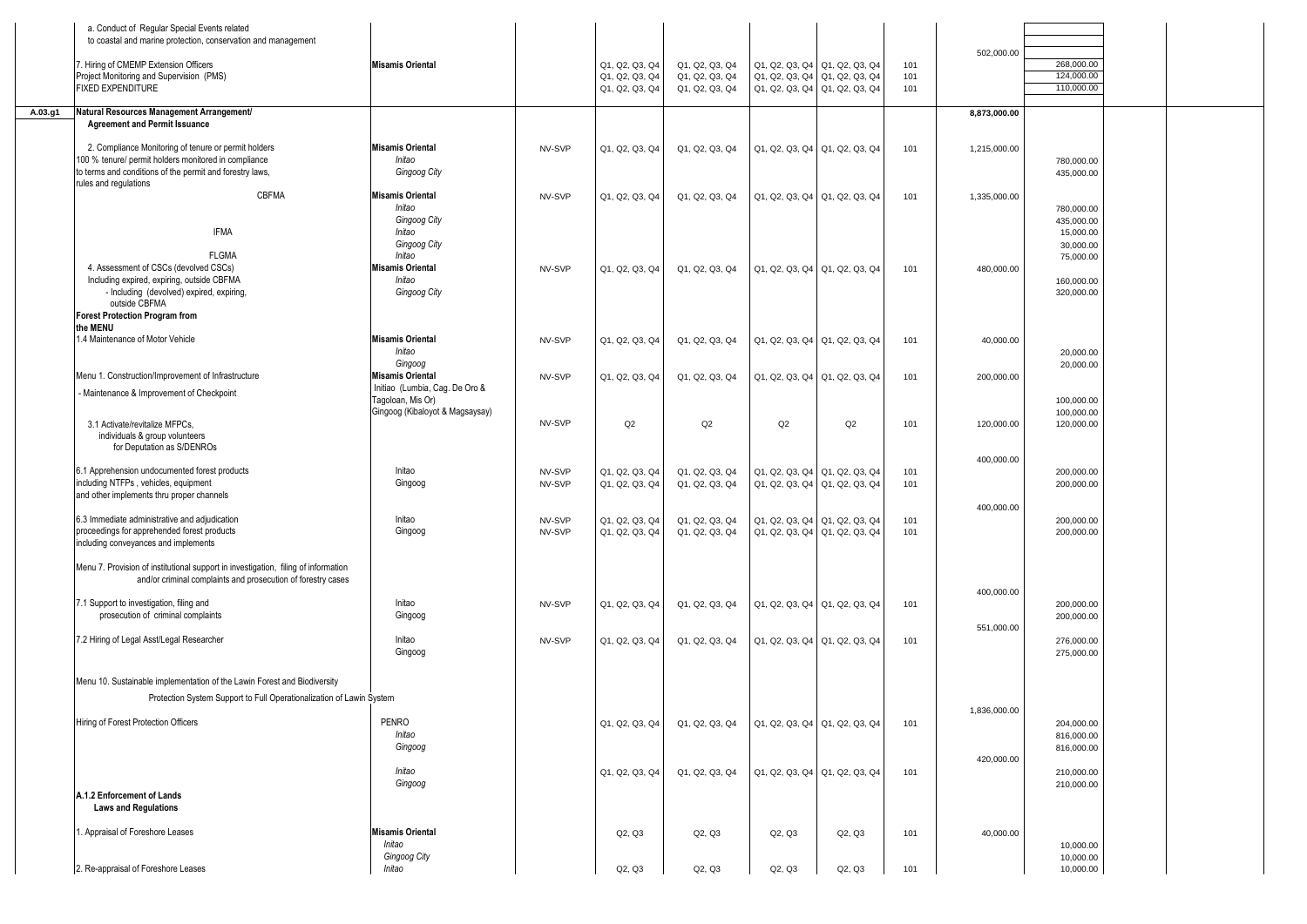|         |                                                                                                                                                                                                                               | Gingoog City-Duka Bay&APTPCO                                 |       |                          |                          |                                         |                |            |                             | 10,000.00                              |  |
|---------|-------------------------------------------------------------------------------------------------------------------------------------------------------------------------------------------------------------------------------|--------------------------------------------------------------|-------|--------------------------|--------------------------|-----------------------------------------|----------------|------------|-----------------------------|----------------------------------------|--|
|         | A.1.3 Enforcement of Protected Areas, Wildlife Caves<br>and Cave Resources, Coastal and Marine Resources Laws<br>and Regulations<br>1. Issuance of wildlife permits                                                           |                                                              |       |                          |                          |                                         |                |            |                             |                                        |  |
|         | Processing of permit application<br>Certificate of Wildlife Registration (CWR)<br>Wildlife Farm Permit (WFP)<br>Wildlife Import/Export Permit<br>Wildlife LocalTransport Permit<br>Certificate of Wildlife Registration (CWR) | Initao<br>Gingoog City                                       |       | Q1, Q2, Q3, Q4<br>Q2, Q3 | Q1, Q2, Q3, Q4<br>Q2, Q3 | Q1, Q2, Q3, Q4 Q1, Q2, Q3, Q4<br>Q2, Q3 | Q2, Q3         | 101<br>101 | 36,000.00                   | 30,000.00<br>6,000.00                  |  |
|         | 2. Monitoring of compliance of CWR and<br>WFP holders vis-à-vis the terms and<br>condition on the permit                                                                                                                      | Initao (13)<br>Gingoog City (1)                              |       | Q1, Q2, Q3, Q4           | Q1, Q2, Q3, Q4           | Q1, Q2, Q3, Q4 Q1, Q2, Q3, Q4           |                | 101        | 32,000.00                   | 16,000.00<br>16,000.00                 |  |
|         | 3. Mobilization of the Regional Wildlife<br>Traffic Monitoring Units (WTMUs)                                                                                                                                                  | Initao<br><b>Gingoog City</b>                                |       | Q1, Q2, Q3, Q4           | Q1, Q2, Q3, Q4           | Q1, Q2, Q3, Q4 Q1, Q2, Q3, Q4           |                | 101        | 200,000.00                  | 100,000.00<br>100,000.00               |  |
|         | Project Management and Supervision                                                                                                                                                                                            |                                                              |       | Q1, Q2, Q3, Q4           | Q1, Q2, Q3, Q4           | Q1, Q2, Q3, Q4 Q1, Q2, Q3, Q4           |                | 101        | 446,000.00                  | 446,000.00                             |  |
|         | Monitoring and Evaluation<br>Planning Unit                                                                                                                                                                                    |                                                              |       | Q1, Q2, Q3, Q4           | Q1, Q2, Q3, Q4           | Q1, Q2, Q3, Q4 Q1, Q2, Q3, Q4           |                | 101        | 191,000.00                  | 191,000.00                             |  |
|         | SUPPORT TO GAD<br><b>FIXED EXPENDITURES</b><br><b>IMPOSITIONS</b>                                                                                                                                                             |                                                              |       | Q2<br>Q1, Q2, Q3, Q4     | Q2<br>Q1, Q2, Q3, Q4     | Q2<br>Q1, Q2, Q3, Q4 Q1, Q2, Q3, Q4     | Q2             | 101<br>101 | 36,000.00<br>254,000.00     | 36,000.00<br>254,000.00                |  |
|         | 1. OSEC                                                                                                                                                                                                                       |                                                              |       | Q4                       | Q <sub>4</sub>           | Q <sub>4</sub>                          | Q4             | 101        | 241,000.00                  | 241,000.00                             |  |
| A.03.g4 | A.2. Operations against Illegal Environment and<br><b>Natural Resources activities</b>                                                                                                                                        |                                                              |       |                          |                          |                                         |                |            | 170,000.00                  |                                        |  |
|         | . Strengthening of created Anti<br>illegal logging Task Force/ Groups and MFPC                                                                                                                                                | <b>Misamis Oriental</b><br>PENRO                             |       | Q2, Q4                   | Q2, Q4                   | Q2, Q4                                  | Q2, Q4         | 101        | 60,000.00                   | 60,000.00                              |  |
|         | 2. Collaboration with other<br>agencies of forest protection and<br>law enforcement activities<br>(RPOC, RLEC, MBDA, TWG-CLE)                                                                                                 | <b>Misamis Oriental</b><br>PENRO                             |       | Q2, Q3                   | Q2, Q3                   | Q2, Q3                                  | Q2, Q3         | 101        | 50,000.00                   | 50,000.00                              |  |
|         | In support to DAO 2018-18<br>3. Operationalization of Quick Response Team (QRT)                                                                                                                                               | <b>Misamis Oriental</b><br>PENRO                             |       | Q1, Q3                   | Q1, Q3                   | Q1, Q3                                  | Q1, Q3         | 101        | 60,000.00                   | 60,000.00                              |  |
| A.03.b  | Forest and Watershed Management Sub-Program<br>A. Site Assessment                                                                                                                                                             | <b>Misamis Oriental</b><br>Initao                            | NP-CP | Q2, Q3                   | Q2, Q3                   | Q2, Q3                                  | Q2, Q3         | 101        | 19,144,000.00<br>248,000.00 | 83,000.00                              |  |
|         | <b>B. Maintenance and Protection</b><br>YEAR 1 (CY 2022)                                                                                                                                                                      | Gingoog<br><b>Misamis Oriental</b><br>Initao<br>Gingoog City | NP-CP | Q4                       | Q4                       | Q <sub>4</sub>                          | Q <sub>4</sub> | 101        | 787,000.00                  | 165,000.00<br>455,000.00<br>332,000.00 |  |
|         | YEAR 2 (CY 2021)                                                                                                                                                                                                              | <b>Misamis Oriental</b><br>Initao                            | NP-CP | Q2, Q3, Q4               | Q2, Q3, Q4               | Q2, Q3, Q4                              | Q2, Q3, Q4     | 101        | 4,400,000.00                | 1,323,000.00                           |  |
|         | YEAR 3 (CY 2020)                                                                                                                                                                                                              | Gingoog<br><b>Misamis Oriental</b><br>Gingoog City           | NP-CP | Q2, Q3, Q4               | Q2, Q3, Q4               | Q2, Q3, Q4                              | Q2, Q3, Q4     | 101        | 500,000.00                  | 3.077.000.00<br>500,000.00             |  |
|         | <b>C. Plantation Establishment</b>                                                                                                                                                                                            | <b>Misamis Oriental</b><br>Initao<br>Gingoog City            | NP-CP | Q2, Q3, Q4               | Q2, Q3, Q4               | Q2, Q3, Q4                              | Q2, Q3, Q4     | 101        | 917,000.00                  | 491,000.00<br>426,000.00               |  |
|         |                                                                                                                                                                                                                               | <b>Misamis Oriental</b><br>Initao<br>Gingoog City            | NP-CP | Q2, Q3, Q4               | Q2, Q3, Q4               | Q2, Q3, Q4                              | Q2, Q3, Q4     | 101        | 728,000.00                  | 403,000.00<br>325,000.00               |  |
|         |                                                                                                                                                                                                                               | <b>Misamis Oriental</b><br>Gingoog City                      | NP-CP | Q2, Q3, Q4               | Q2, Q3, Q4               | Q2, Q3, Q4                              | Q2, Q3, Q4     | 101        | 329,000.00                  | 329,000.00                             |  |